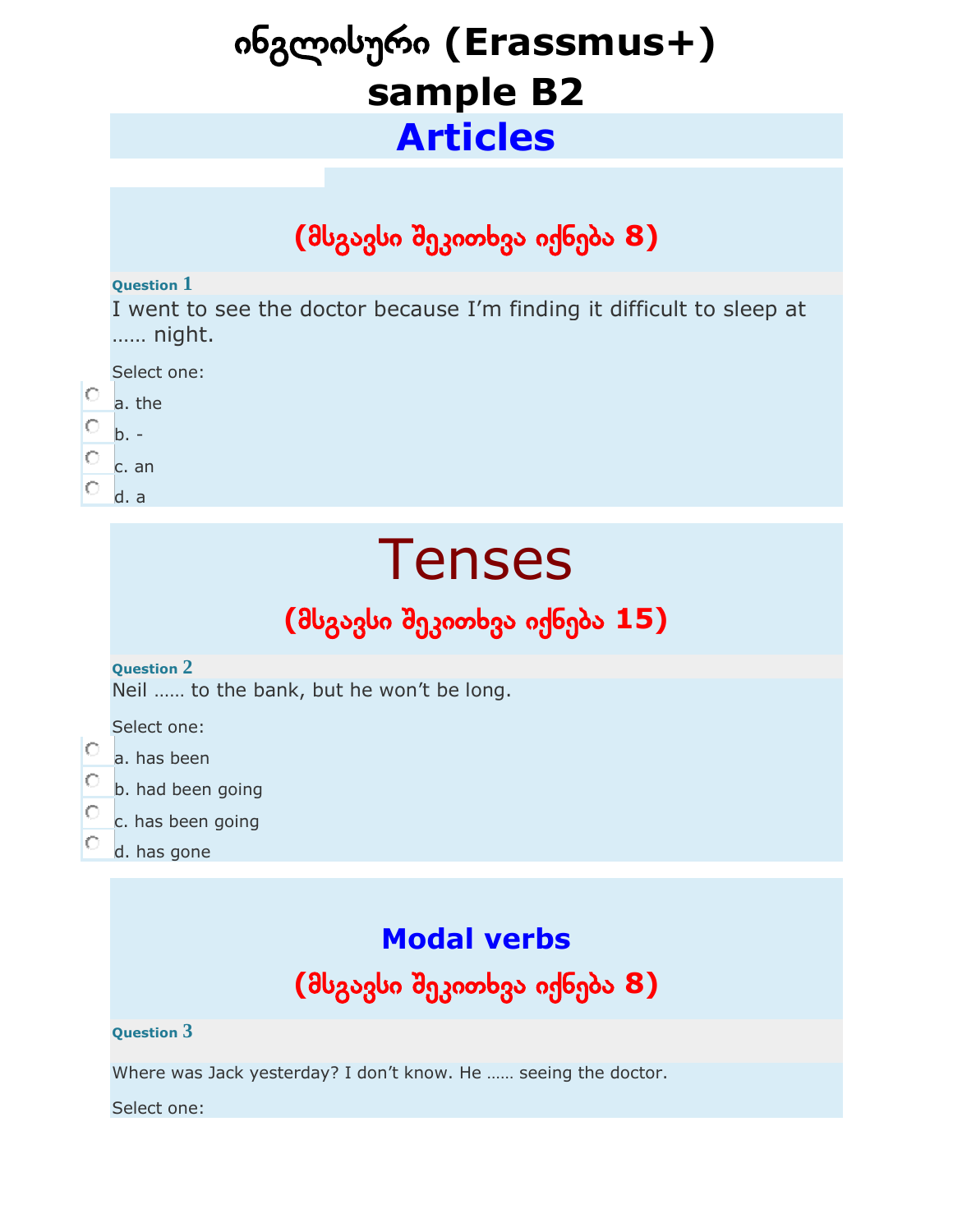| Ō<br>О<br>Ō<br>О                | a. might has been<br>b. couldn't have be<br>c. might have been<br>d. mustn't have |  |  |  |  |
|---------------------------------|-----------------------------------------------------------------------------------|--|--|--|--|
|                                 | <b>Conditional sentences</b>                                                      |  |  |  |  |
|                                 | (მსგავსი შეკითხვა იქნება 12)                                                      |  |  |  |  |
|                                 | <b>Question 4</b><br>If we meet at 9:30, we  plenty of time.                      |  |  |  |  |
| О<br>Ō<br>Ō<br>О                | Select one:<br>a. would have<br>b. had<br>c. would have had<br>d. will have       |  |  |  |  |
| <b>Infinitive and -ing form</b> |                                                                                   |  |  |  |  |
|                                 | (მსგავსი შეკითხვა იქნება 7)                                                       |  |  |  |  |
|                                 | <b>Question 5</b><br>Oh no! I forgot  eggs when I was at the supermarket.         |  |  |  |  |
| O                               | Select one:<br>a. buying<br>b. buy                                                |  |  |  |  |

- $\circ$ c. to buy  $\circ$ 
	- d. to buying

# **Choose the correct word (form) (**მსგავსი შეკითხვა იქნება **14)**

| There are no |  | differences between the two groups of students. |
|--------------|--|-------------------------------------------------|
|--------------|--|-------------------------------------------------|

Select one:

 $\circ$ a. significantly

 $\circ$ b. significance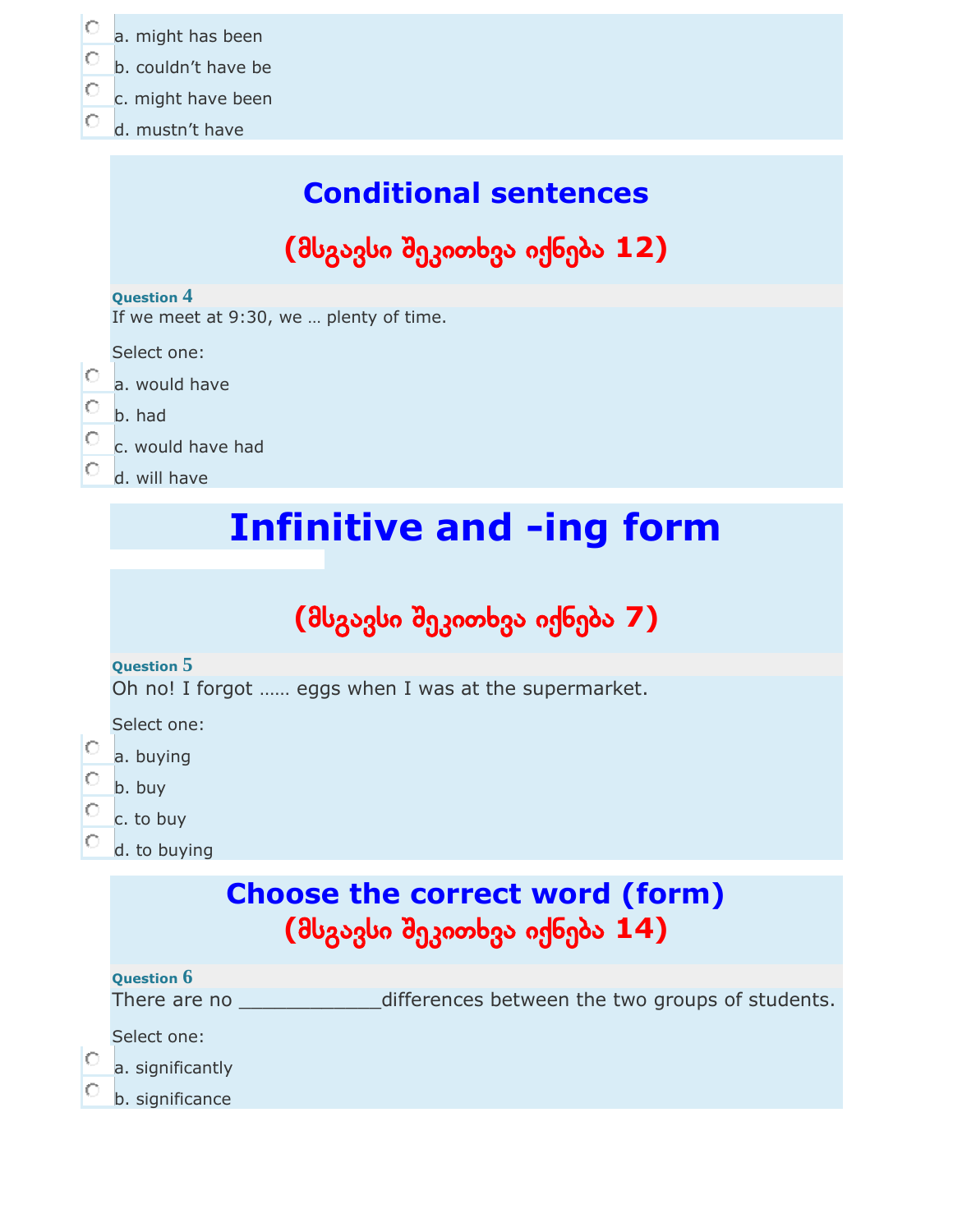c. significant

d. signify

### **Choose the correct word. (**მსგავსი შეკითხვა იქნება **16)**

#### **Question 7**

It is traditional in the West for the couple to exchange Theorem and during the wedding ceremony.

Select one:

- O a. jewels
- b. diamonds
- c. rings
- d. bracelets

### **Choose synonyms for the underlined words. (**მსგავსი შეკითხვა იქნება **13)**

#### **Question 8**

He felt a sharp pain in his knee.

Select one:

- C a. illness
- b. ache
- Ō c. feeling
- O d. disease

### **(**ტექსტთან დაკავშირებით იქნება **7** შეკითხვა**) You are going to read an article about the Winter Olympics .For questions 1-7,choose the answer (A,B,C or D) which you think fits according to the text.**

In a break with Olympic tradition, the organizers decided to split the Summer and Winter Games. By bringing forward the Winter Games by two years, the difficulty of organizing the two events can now be spread more equally over a period of four years. It was the small town of Lillehammer in Norway that was chosen to host the 1994 Winter Olympics. The Norwegians took their responsibilities very seriously, and created a magnificent setting for the games. The highlight was the building of an Ice Stadium actually built into the